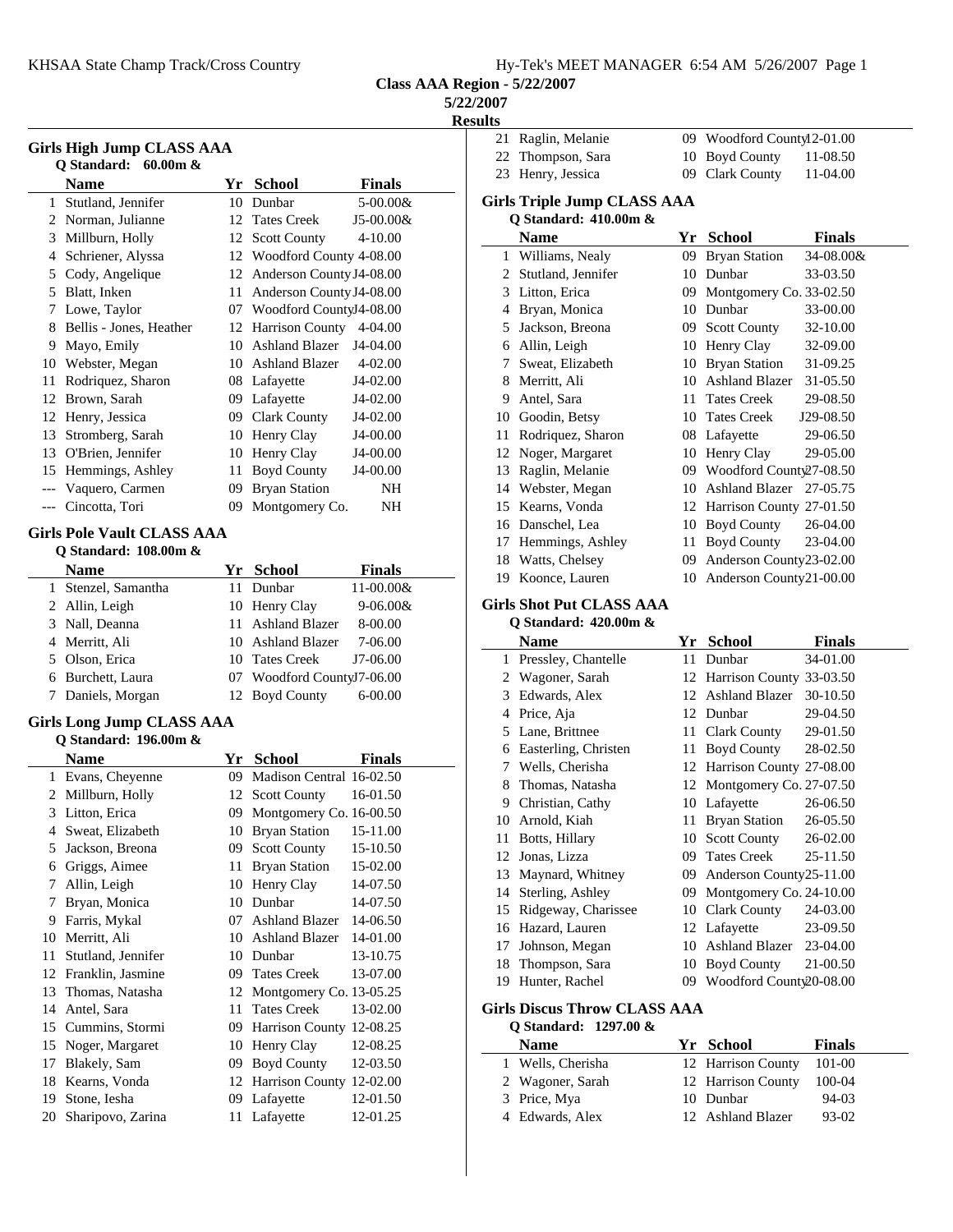| Hy-Tek's MEET MANAGER 6:54 AM 5/26/2007 Page 2 |  |  |  |  |  |  |  |
|------------------------------------------------|--|--|--|--|--|--|--|
|------------------------------------------------|--|--|--|--|--|--|--|

**Class AAA Region - 5/22/2007**

**5/22/2007**

**Results**

| (Girls Discus Throw CLASS AAA) |                      |    |                    |               |  |  |
|--------------------------------|----------------------|----|--------------------|---------------|--|--|
|                                | <b>Name</b>          |    | Yr School          | <b>Finals</b> |  |  |
| 5                              | Price, Raven         |    | 11 Henry Clay      | 88-06         |  |  |
| 6                              | Christian, Cathy     |    | 10 Lafayette       | 87-00         |  |  |
| 7                              | Thompson, Sara       | 10 | <b>Boyd County</b> | 83-06         |  |  |
| 8                              | Price, Aja           |    | 12 Dunbar          | 83-05         |  |  |
| 9                              | Willard, Tiffany     |    | 12 Madison Central | $72 - 11$     |  |  |
| 10                             | Sundean, Anna        |    | 10 Anderson County | $69-11$       |  |  |
| 11                             | Hazard, Lauren       |    | 12 Lafayette       | 69-00         |  |  |
|                                | 12 Shouse, Tamara    |    | 09 Anderson County | 68-08         |  |  |
| 13                             | Johnson, Megan       | 10 | Ashland Blazer     | $67-11$       |  |  |
| 14                             | Easterling, Christen | 11 | <b>Boyd County</b> | 65-04         |  |  |
| 15                             | Jones, Raushawnna    | 11 | Montgomery Co.     | $49-00$       |  |  |
| 16                             | Ridgeway, Charissee  | 10 | Clark County       | $46-02$       |  |  |
| 17                             | McVey, Laura         | 09 | Montgomery Co.     | $45-00$       |  |  |

## **Boys High Jump CLASS AAA**

 $\sim$ 

|    | Q Standard: $72.00m$ & |     |                            |               |
|----|------------------------|-----|----------------------------|---------------|
|    | <b>Name</b>            | Yr  | <b>School</b>              | <b>Finals</b> |
| 1  | Lee, Jordan            |     | 11 Scott County            | $6 - 00.00 &$ |
| 2  | Sloan, Jordan          | 09. | <b>Anderson County</b>     | $5 - 10.00$   |
| 3  | Cooper, Ben            |     | 11 Henry Clay              | 5-08.00       |
| 4  | Zigmund, Chad          |     | 12 Henry Clay              | J5-08.00      |
| 5  | Rogers, Robelle        |     | 12 Clark County            | 5-06.00       |
| 6  | Smyth, Ben             |     | 10 Tates Creek             | 5-04.00       |
| 7  | Blakenship, Aaron      |     | 10 Ashland Blazer          | $J5-04.00$    |
| 8  | Floyd, Leron           |     | 12 Lafayette               | J5-04.00      |
| 9  | Lewis-Barfield, Justin | 11  | <b>Bryan Station</b>       | J5-04.00      |
| 10 | McCann, Earl           | 10  | Bryan Station              | $J5-04.00$    |
| 11 | Gifford, Tyler         | 12  | <b>Ashland Blazer</b>      | 5-02.00       |
| 12 | Carney, James          | 10- | Woodford County 5-02.00    |               |
| 13 | Gast, Greg             |     | 12 Anderson County 5-00.00 |               |
| 13 | Fitzpatrick, Jack      | 10  | Dunbar                     | 5-00.00       |
|    | Sexton, Phillip        |     | 10 Harrison County         | NΗ            |
|    | Custard, Alfonso       |     | 10 Harrison County         | NH            |

#### **Boys Pole Vault CLASS AAA Q Standard: 150.00m &**

| O Stanual u; 150.00111 & |                   |    |                            |               |
|--------------------------|-------------------|----|----------------------------|---------------|
|                          | Name              | Yr | School                     | <b>Finals</b> |
| 1                        | Brown, Derrick    |    | 12 Tates Creek             | 13-00.00&     |
| 2                        | Joseph, Ben       |    | 10 Anderson County11-06.00 |               |
| 3                        | Robinson, BJ      | 10 | Anderson County 11-00.00   |               |
| 4                        | Rogers, Robelle   |    | 12 Clark County            | 10-00.00      |
| 5                        | Carney, James     |    | 10 Woodford CountJ10-00.00 |               |
| 6                        | Gettler, Brian    | 10 | Dunbar                     | 9-06.00       |
|                          | Huster, Daniel    |    | 10 Woodford County 9-00.00 |               |
| 8                        | Davis, Donnell    | 11 | Dunbar                     | J9-00.00      |
| 9                        | Pittenger, Sumter |    | 12 Scott County            | $J9-00.00$    |
| 10                       | Patrick, Andrew   | 11 | <b>Ashland Blazer</b>      | 8-06.00       |
| 11                       | Kelly, Brendan    | 11 | Henry Clay                 | J8-06.00      |
|                          | 12 Wright, Andrew | 09 | Tates Creek                | 8-00.00       |
| 13                       | Westburgh, Jesse  |    | 12 Henry Clay              | J8-00.00      |
| 14                       | Bartram, Matt     |    | 12 Ashland Blazer          | J8-00.00      |
| 15                       | Robinette, Zach   |    | 12 Boyd County             | 7-00.00       |
|                          |                   |    |                            |               |

| <b>Boys Long Jump CLASS AAA</b> |                        |    |                          |          |  |  |  |
|---------------------------------|------------------------|----|--------------------------|----------|--|--|--|
|                                 | Q Standard: 252.00m &  |    |                          |          |  |  |  |
|                                 | <b>Name</b>            | Yr | <b>School</b>            | Finals   |  |  |  |
| 1                               | Mulliins, Jim          | 12 | Harrison County 20-07.00 |          |  |  |  |
| 2.                              | Gardner, Michael       | 11 | Henry Clay               | 20-01.00 |  |  |  |
| 3                               | Sisk, Tyler            | 12 | Dunbar                   | 19-09.00 |  |  |  |
| 4                               | Mays, Martaveous       | 10 | Dunbar                   | 19-03.25 |  |  |  |
| 5                               | Lewis-Barfield, Justin | 11 | <b>Bryan Station</b>     | 19-02.00 |  |  |  |
| 6                               | Warmouth, Bryant       | 11 | Harrison County 18-11.00 |          |  |  |  |
| 7                               | Connor, Travis         | 11 | Clark County             | 18-09.50 |  |  |  |
| 8                               | Lawson, Brandon        | 11 | <b>Scott County</b>      | 18-04.25 |  |  |  |
| 9                               | Cobb, Darren           | 10 | Woodford Countyl 8-01.75 |          |  |  |  |
| 10                              | Cooper, Ben            | 11 | Henry Clay               | 17-10.75 |  |  |  |
| 11                              | Mobley, Bryant         | 12 | <b>Scott County</b>      | 17-10.50 |  |  |  |
| 12                              | Rehm, Joe              | 11 | Montgomery Co. 17-07.00  |          |  |  |  |
| 13                              | Walker, Reshawn        | 09 | <b>Bryan Station</b>     | 17-06.50 |  |  |  |
| 14                              | Patrick, Andrew        | 11 | Ashland Blazer J17-06.50 |          |  |  |  |
| 15                              | Blevins, Cody          | 08 | Boyd County              | 16-08.00 |  |  |  |
| 16                              | Powers, Curtis         | 09 | <b>Tates Creek</b>       | 15-10.00 |  |  |  |
| 17                              | Blakenship, Aaron      | 10 | <b>Ashland Blazer</b>    | 15-07.50 |  |  |  |
| 18                              | Joseph, Ben            | 10 | Anderson County15-04.50  |          |  |  |  |
| 19                              | Hicks, Gatlin          | 09 | <b>Boyd County</b>       | 14-08.50 |  |  |  |
| 20                              | Dankwa, Luther         | 09 | <b>Tates Creek</b>       | 14-00.00 |  |  |  |

### **Boys Triple Jump CLASS AAA Q Standard: 518.00m &**

|                       | Q Standard: $518.00m \&$ |     |                             |               |
|-----------------------|--------------------------|-----|-----------------------------|---------------|
|                       | Name                     | Yr  | <b>School</b>               | <b>Finals</b> |
| 1.                    | Gardner, Michael         | 11. | Henry Clay                  | 44-05.00&     |
| $\mathbf{2}^{\prime}$ | Lawson, Brandon          | 11  | <b>Scott County</b>         | 43-04.00&     |
| 3                     | Lewis, Rumeal            |     | 12 Harrison County          | 42-01.00      |
| 4                     | Walker, Reshawn          | 09. | <b>Bryan Station</b>        | 41-08.00      |
| 5.                    | Connor, Travis           |     | 11 Clark County             | 40-08.00      |
| 6                     | Mobley, Bryant           |     | 12 Scott County             | 39-04.00      |
| 7                     | Cooper, Ben              | 11  | Henry Clay                  | J39-04.00     |
| 8                     | Mays, Martaveous         | 10  | Dunbar                      | 38-02.00      |
| 9                     | Beatty, Donte            | 11. | <b>Bryan Station</b>        | 37-04.00      |
| 10                    | Page, Paul               | 11  | Dunbar                      | 37-02.50      |
| 11                    | Cobb, Darren             |     | 10 Woodford Count \$6-08.00 |               |
|                       | 12 Harding, Scott        | 11  | Lafayette                   | 36-03.00      |
| 13                    | Brown, Brad              | 12  | <b>Boyd County</b>          | 33-06.00      |
| 14                    | Powers, Curtis           | 09  | <b>Tates Creek</b>          | 32-05.00      |
| 15                    | Gifford, Tyler           | 12  | <b>Ashland Blazer</b>       | 32-02.00      |
| 16                    | Burns, Stephen           | 10  | <b>Ashland Blazer</b>       | 31-09.00      |
|                       |                          |     |                             |               |

### **Boys Shot Put CLASS AAA Q Standard: 580.00m &**

|    | <b>Name</b>         | Yr School                   | <b>Finals</b> |
|----|---------------------|-----------------------------|---------------|
| 1. | Jones, Tristan      | 12 Clark County             | 49-10.00&     |
|    | 2 Selby, Justin     | 11 Boyd County              | 47-09.00      |
|    | 3 Hamm, Michael     | 11 Henry Clay               | 42-08.00      |
|    | 4 Sharp, Jarad      | 11 Harrison County 41-03.50 |               |
|    | 5 Dillon, Andrew    | 12 Ashland Blazer 40-10.00  |               |
|    | 6 McDermott, Joseph | 12 Anderson County 39-07.00 |               |
|    | 7 Atkins, Lee       | 12 Woodford Count \$8-02.00 |               |
|    | 8 Young, Chris      | 11 Harrison County 38-01.50 |               |
|    | Gay, Dontey         | 11 Henry Clay               | 36-11.00      |